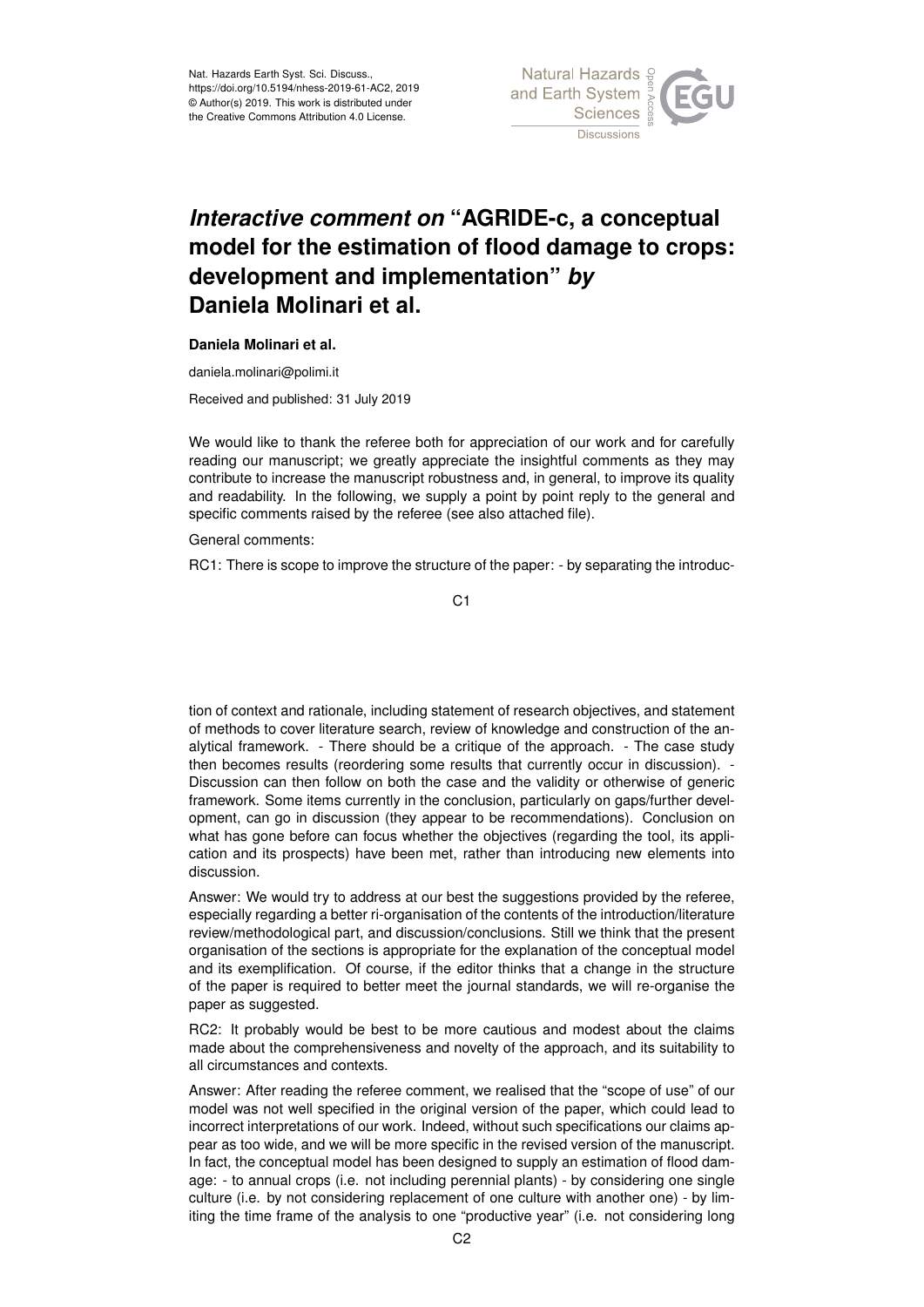term damages, e.g. loss of soil productivity in the following years); - for infrequent flooding (i.e. effect of two, or more, consecutive floods is not considered) Nonetheless, as specified at page 9 line 11-19, AGRIDE-c do not consider damage to other components/elements of the farm that may induce additional damage to crops, as, for instance, damage to machineries and equipment (e.g. the irrigation plant) that may prevent cultivation for a while. Only damage to soil is considered from the evidence that, during a flood, damage to soil and plants occurs always at the same time, differently from damage to the other components which can occur or not, independently from the damage to plants; as a consequence, damage to soil and plants is modelled together, while damage to the other components could be modelled as separated factors, not included in the conceptual model. We will specify all these aspects in the new version of the paper, by hopefully clarifying what we mean with "generality" and "transferability" of the approach. We never referred in the paper to "novelty" or "comprehensiveness" of the approach, but we highlighted the fact that we are trying to encapsulate and systematise the available knowledge on damage mechanisms (to annual crops) triggered by inundation phenomena, as well as on their consequences in terms of income for the farmers.

RC3: Further clarity on its potential application, either in cost benefit analysis of (publically funded) investments at the landscape scale in flood risk management, or in guiding individual farmâĂŘscale responses would be appropriate. The two applications are different in purpose and detail of approach. There is a difference between, for example, economic and financial appraisals. There is also a difference between ex ante appraisal and ex post evaluation, which is implied. This will support the important point made that insufficient ex post evaluation is undertaken to provide sound ex ante decisions

Answer: The CBA of flood risk mitigation strategies would require a comprehensive estimation of benefits linked to the different strategies, i.e. of the avoided loss to all exposed sectors and at different temporal scales (i.e. direct and indirect/long term

C3

damages). Present damage modelling capacity prevents comprehensive flood damage assessments, which usually include only direct damage to people and some of the exposed assets (typically residential buildings). In such a context, by allowing the estimation of the expected loss to crops in a specific flood scenario, AGRIDE-c may support more comprehensive CBAs of public risk mitigation strategies. Of course, to meet such an objective, the tool must be critically used, e.g. by considering possible transfers of losses/gains between farmers in an economic perspective, according to the temporal and spatial scales of the analysis. Regarding individual responses, by supplying the expected damage for different types of crops and alleviation strategies (according to the expected yield reduction for different flood intensities and period of occurrence), AGRIDE-c may support individual farmers exposed to flood risk in preventing losses by supporting: the choice of the most appropriate crops to be cultivated, the choice of the best alleviation strategy to be followed once flooded, the evaluation of the opportunity to ask for a flood insurance scheme and the definition of the premium. The model was not designed to be used ex-post. This explanation will be added in the revised version of the manuscript.

RC4: One particular issue requires attention, namely the importance, especially in temperate climates, of agricultural land drainage. The control of water levels in the soil, and particularly the removal of excess water and below surface 'flooding', including during the post flood phase before field return to 'normal' is an important aspect of agricultural flood risk management and assessment. Impacts and land management responses are often driven by seasonal waterlogging and drainage problems as much as they are by surface flooding. This is certainly the case in northern Europe and North America. There should be coverage of this aspect, and the implications of not explicitly allowing for it in this model framework. Many areas of strategic importance are pump drained.

Answer: We thank the referee for highlighting these important aspects for flood risk/damage assessment and management (that were erroneously not included in the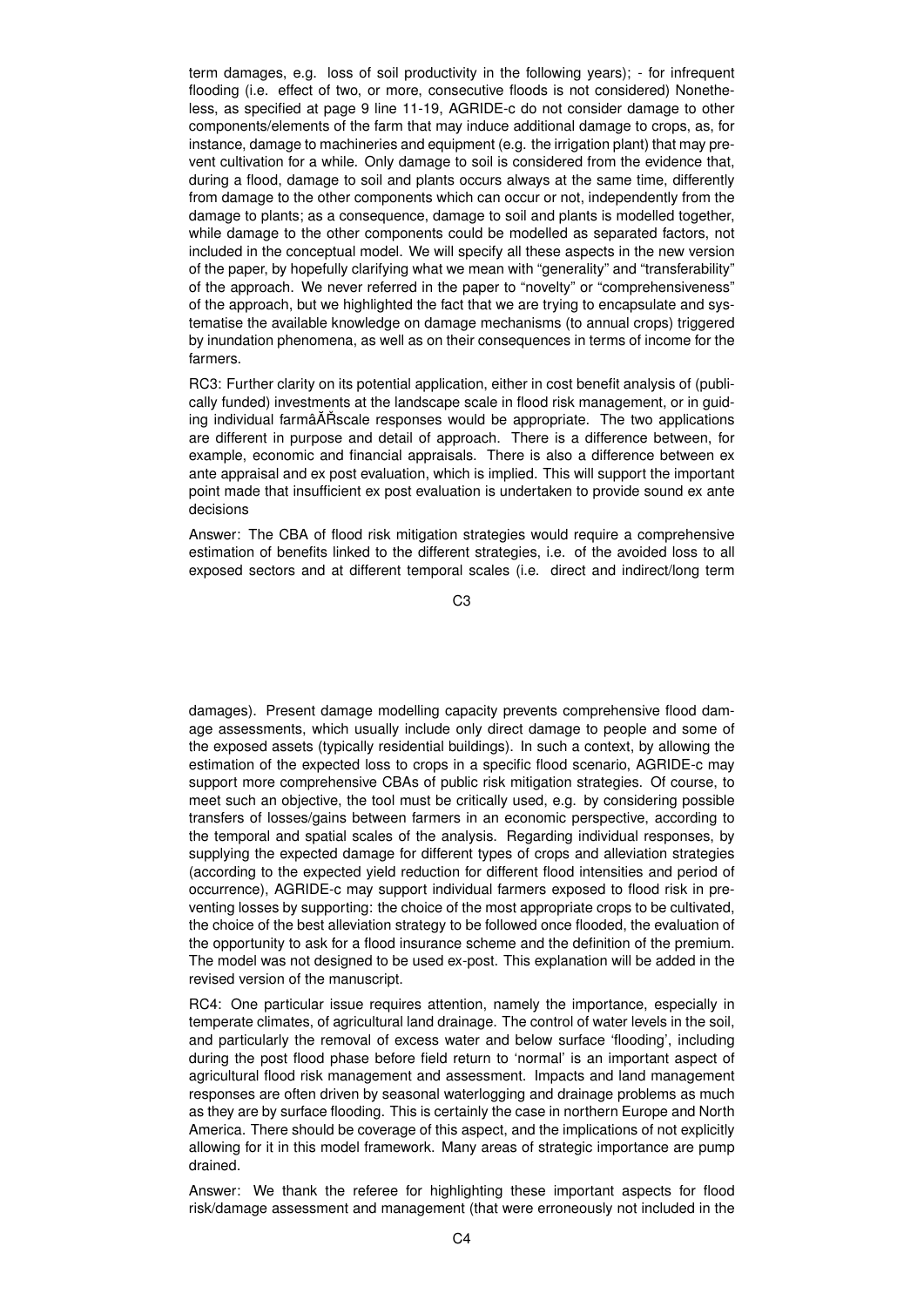original version of the paper), and for supplying some of the related literature. In the new version of the manuscript, the conceptual model will be modified in order to take into account of the effect of waterlogging and prolonged soil saturation on both the yield and the soil, as well as on the corresponding effect on the revenue and costs for the farmer, and then on the final flood damage. Still, these aspects will not be considered in the application of the model to the Po Valley because, according to experts' opinion, phenomena like waterlogging and prolonged soil saturation after floods are not common in the area.

RC5: Saline flooding, a major issue in coastal and tidal areas, should be referred to with implications for costs, especially regarding remediation and subsequent year impacts

Answer: The conceptual model was not conceived to cover coastal floods but we have decided to extend the context of applicability of the model in the revised version. However, the model will still be focused on "one" productive year. We will discuss limitations of this hypothesis in the discussion section.

RC6: Surprising the authors do not mention climate change as a driver of concern or a factor affecting damage costs and responses. This seems an omission given the topic.

Answer: Given that the model is focused on "one" productive year, long term effects of climate change are not considered in the model. Anyway, we will add a sentence in the introduction on the importance of climate change in exacerbating future flood damage to agriculture.

RC7: Further clarity is required regarding the definition of measurements of damage. A more detailed listing, upfront, of the revenue and cost related parameters would help: these emerge in the case application later on.

Answer: A comprehensive list of all revenue and cost related parameters cannot be compiled in the framework of the conceptual model, as most of them, especially those related to costs, are context-specific. Still, we will add examples of such parameters in

C5

the description of the conceptual model

RC8: A table would be good to summarise the main elements of cost estimation processes /assumptions/ algorithms and where they come from. In the main, the methods draws on published data from SubâAT Rsector models of crop damage or additional costs, such as Agenias et al. What other ones are used to transfers changes in yield, revenue and cost responses?

Answer: a table will be added summarising the main elements and sources of revenue and cost estimation processes

RC9: Further clarity would help regarding the use of the terms 'turnover' and 'gross profit', ie exactly what is in these terms? They are not universally applied in farm business accounting, where the terms gross output (or gross revenue), gross margin and net margin are often used. (Turnover can for example include sales from previous production periods – just to be clear). And the definition of gross profit may or may not include elements of farm level fixed costs, such as machinery and buildings costs (again to be clear, so that the methods can be generally applied). The use of 'relative' Gross profit measured at negative % values is difficult to interpret and doesn't mean a lot.

Answer: we really thank the referee for the suggestion. According to the literature suggested, we will change the terms "gross profit" and "turnover" in "net margin" and "gross output", respectively, by also specifying what is included in production costs.

RC10: On flood scenarios, the treatment presumably here is for oneâATN relatively infrequent flooding on a land use that is not hitherto constrained by flood exposure. An increase in flood frequency, associated with climate change for example, or withdrawal of flood defences, could lead to increased flooding with a range of outcomes, permanent abandonment, repeat annual losses or a switch to more flood tolerant land use. How are these to be handled by the model?